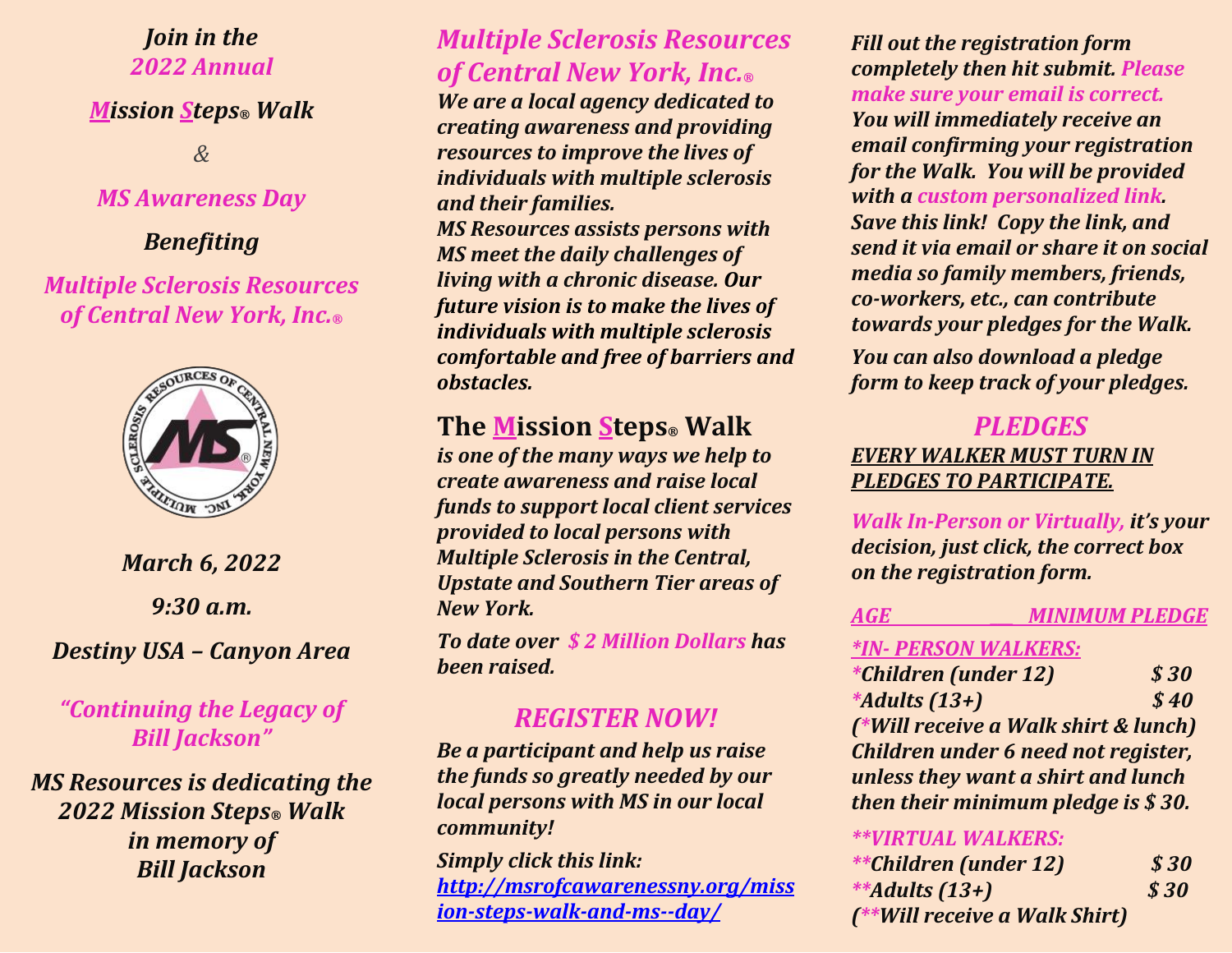*To receive a shirt ON WALK DAY\*, you must be pre-registered by FRIDAY, February 11, 2022. (Sorry for the early date, it's a timing issue with the shirt vendor)*

*\*If you register after February 11th, you will receive a shirt after the Pledge deadline.*

# *GET STARTED*

*Set a goal. Try going above the minimum! Striving for \$ 100 would help us greatly!!*

*Sponsor yourself, then ask, ask, ask everyone! Use that personalized custom link provided, so people can charge their donations. All checks should be made payable to: MS Resources.*

## *PLEDGE DEADLINE*

*All pledge monies must be received in the MS Resources Office by Monday, March 21, to be eligible for prizes.*

*Any pledge money collected prior to the Walk, should be turned in on Walk Day (March 6, 2022) at check-in.*

*Questions?? Email us at[:msrofcny@msrofcny.org](mailto:msrofcny@msrofcny.org) MS Resources Office 315-438-4790*

#### *PRIZES*

*Gift Cards will be awarded to the top 10 Highest Individual Fundraisers SPECIAL GIVEAWAYS*

 *Be one of the first 100 people to register for the Walk and you will be entered into a drawing to win a*

#### *\$ 100 Visa Card*

 *Each person that turns in a minimum of \$ 300\*\* before, or on Walk Day will have their name entered into a drawing to win one of the following gift cards.*

> *\$ 50 Target Gift Card \$ 50 Wegman's Gift Card \$ 50 Walmart Gift Card*

*\*\*money received in the MS Resources Office via checks or PayPal donations for walkers prior to Walk Day will be added to the Day of Walk money turned in to calculate your eligibility for these drawings.*

# *PRE-REGISTERED WALKERS…..*

 *will receive newsletters via email periodically to keep you updated<sup>2</sup>*

*will be notified of checks or PayPal donations received at the MS Resources Office*

 *that will be walking IN-PERSON that registered by February 11th will receive on Walk Day the following: a Walk Shirt, water and lunch coupon (the Lunch Coupon is to be redeemed at one of the participating Mission Steps® Walk Food Vendors at the Destiny USA Food Court*

*walking virtually will be able to pick up their shirt at the MS Resources Office after the pledge deadline date of March 21, 2022.*

*that will be walking IN-PERSON that registered after February 11th will be able to pick up their shirts by the end of March or so at the MS Resources Office. \*\**

*\*\* Please note- we will be placing a second order for shirts the week after the Walk. Due to their cost, we cannot order extra shirts to have on hand, I hope you understand.* 

*We promise you will get your shirt!*

*If you are unable to pick up your Shirt at the MS Resources Office, we can mail it, but we will have to charge shipping and handling fees, as we cannot afford the additional fees at this time. Thank you for understanding. We will notify you of the charges.*